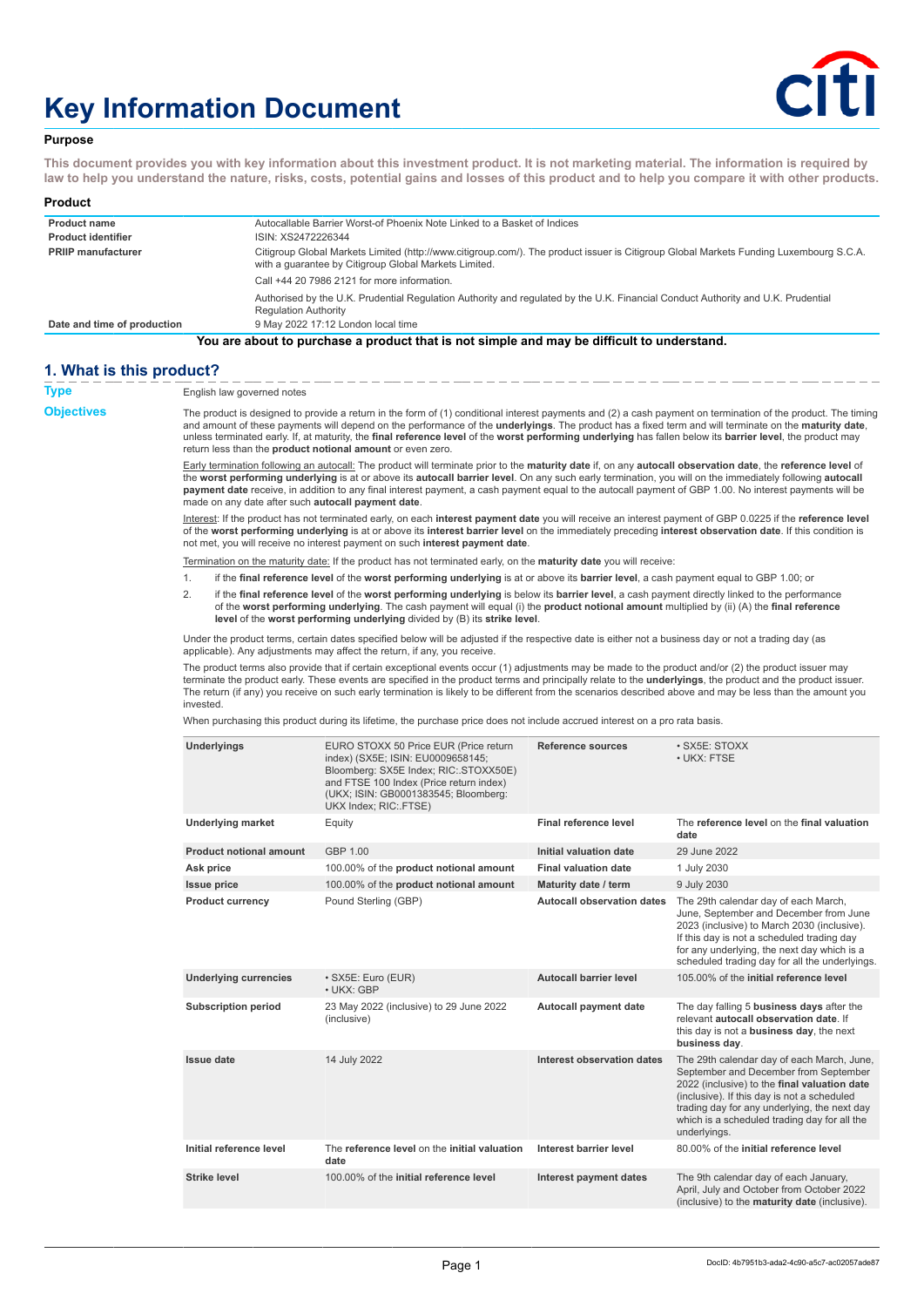|                      |                                                                                   |                                | If this day is not a <b>business day</b> , the next<br>business day.                                                                                                                                                                                                                                                                                    |
|----------------------|-----------------------------------------------------------------------------------|--------------------------------|---------------------------------------------------------------------------------------------------------------------------------------------------------------------------------------------------------------------------------------------------------------------------------------------------------------------------------------------------------|
| <b>Barrier level</b> | 65.00% of the initial reference level                                             | Worst performing<br>underlying | For purposes of the payment at maturity:<br>The <b>underlying</b> with the worst performance<br>between the initial reference level and the<br>final reference level<br>For all other purposes: For a given date,<br>the <b>underlying</b> with the worst performance<br>between the <b>initial reference level</b> and the<br>relevant reference level |
| Reference level      | The closing level of an <b>underlying</b> as per the<br>relevant reference source |                                |                                                                                                                                                                                                                                                                                                                                                         |

The product is intended to be offered to retail investors who fulfil all of the criteria below.

- 1. they have the ability to make an informed investment decision through sufficient knowledge and understanding of the product and its specific risks and rewards, either independently or through professional advice, and they may have experience of investing in and/or holding a number of similar products providing a similar market exposure;
- 2. they seek income, expect the movement in the underlyings to perform in a way that generates a favourable return, have an investment horizon of the recommended holding period specified below and understand that the product may terminate early;
- 3. they accept the risk that the issuer or guarantor could fail to pay or perform its obligations under the product and they are able to bear a total loss of their investment; and
- 4. they are willing to accept a level of risk to achieve potential returns that is consistent with the summary risk indicator shown below.

The product is not intended to be offered to retail clients who do not fulfil these criteria.

#### **2. What are the risks and what could I get in return?**



**Lower risk Higher risk**



**The risk indicator assumes you keep the product for 8 years. The actual risk can vary significantly if you cash in at an early stage and you may get back less. You may not be able to sell your product easily or may have to sell at a price that significantly impacts on how much you get back.**

The summary risk indicator is a guide to the level of risk of this product compared to other products. It shows how likely it is that the product will lose money because of movements in the markets or because we are not able to pay you.

We have classified this product as 5 out of 7, which is a medium-high risk class. This rates the potential losses from future performance at a medium-high level, and poor market conditions are very unlikely to impact our capacity to pay you.

**To the extent the currency of the country in which you purchase this product or your account currency differs from the product currency, please be aware of currency risk. You will receive payments in a different currency so the final return you will get depends on the exchange rate between the two currencies. This risk is not considered in the indicator shown above.**

This product does not include any protection from future market performance so you could lose some or all of your investment.

For detailed information about all risks relating to the product please refer to the risk sections of the prospectus and any supplements thereto as specified in the section "7. Other relevant information" below.

#### **Performance scenarios Market developments in the future cannot be accurately predicted. The scenarios shown are only an indication of some of the possible outcomes based on recent returns. Actual returns could be lower.**

| Investment: GBP 10,000     |                                          |               |               |                                 |
|----------------------------|------------------------------------------|---------------|---------------|---------------------------------|
| <b>Scenarios</b>           |                                          | 1 year        | 4 years       | 8 years                         |
|                            |                                          |               |               | (Recommended<br>holding period) |
| <b>Stress scenario</b>     | What you might get back<br>after costs   | GBP 3.373.63  | GBP 3.186.13  | GBP 2.033.68                    |
|                            | Average return each year                 | $-66.26%$     | $-24.87%$     | $-18.08\%$                      |
| Unfavourable scenario      | What you might get back<br>after costs   | GBP 6.594.24  | GBP 5.920.48  | GBP 4.542.27                    |
|                            | Average return each year                 | $-34.06\%$    | $-12.28%$     | $-9.41%$                        |
| Moderate scenario          | What you might get back<br>after costs*  | GBP 9.626.48  | GBP 10.432.81 | GBP 10.900.00                   |
|                            | Average return each year                 | $-3.74%$      | 1.06%         | 1.08%                           |
| <b>Favourable scenario</b> | What you might get back<br>after costs** | GBP 10.900.00 | GBP 11.645.23 | GBP 12.925.00                   |
|                            | Average return each year                 | 9.00%         | 3.88%         | 3.26%                           |

\* This scenario assumes that the product early terminates in July 2023 and you do not reinvest the proceeds.

\*\* This scenario assumes that the product early terminates in July 2028 and you do not reinvest the proceeds.

This table shows the money you could get back over the next 8 years under different scenarios, assuming that you invest GBP 10,000.

The scenarios shown illustrate how your investment could perform. You can compare them with the scenarios of other products. The scenarios presented are an estimate of future performance based on evidence from the past on how the value of this investment varies, and are not an exact indicator. What you get will vary depending on how the market performs and how long you keep the product. The stress scenario shows what you might get back in extreme market circumstances, and it does not take into account the situation where we are not able to pay you. In addition, you should note that the results shown for the intermediate holding periods do not reflect estimates of the product's future value. You should therefore not base your investment decision on the results shown for these interim holding periods.

The figures shown include all the costs of the product itself, but may not include all the costs that you pay to your advisor or distributor. The figures do not take into account your personal tax situation, which may also affect how much you get back.

# **3. What happens if the manufacturer is unable to pay out?**

DocID: 4b7951b3-ada2-4c90-a5c7-ac02057ade87